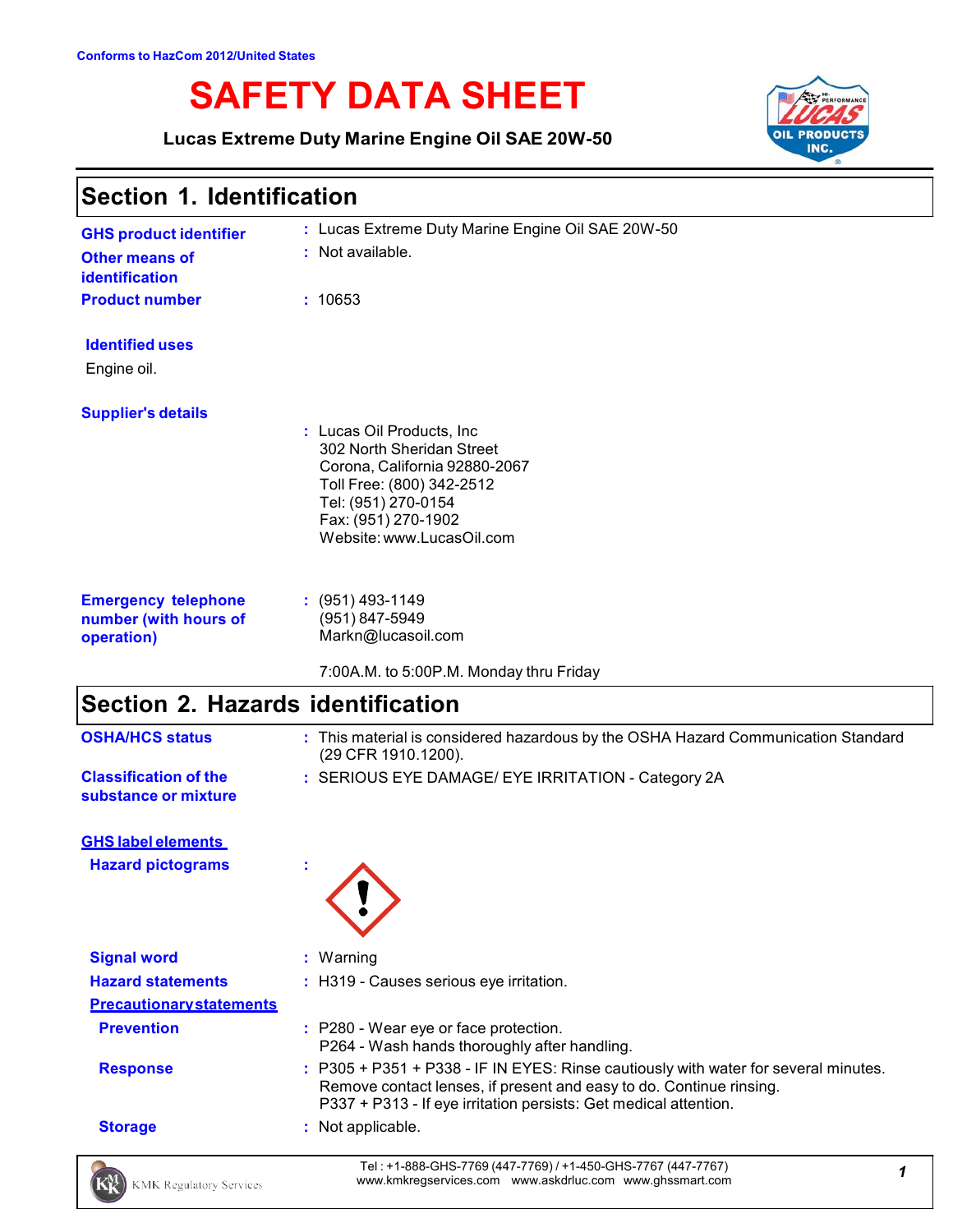



### **Section 2. Hazards identification**

| г |  |
|---|--|
|   |  |

**Disposal :** Not applicable.

**Hazards not otherwise classified**

#### **:** None known.

# **Section 3. Composition/information on ingredients**

| Substance/mixture     | : Mixture          |
|-----------------------|--------------------|
| <b>Other means of</b> | $:$ Not available. |
| <b>identification</b> |                    |

#### **CASnumber/otheridentifiers**

| <b>CAS number</b>         | : Not applicable. |               |                   |
|---------------------------|-------------------|---------------|-------------------|
| Ingredient name           |                   | $\frac{9}{6}$ | <b>CAS number</b> |
| Zinc Alkyldithiophosphate |                   | $1 - 5$       | 68649-42-3        |

Any concentration shown as a range is to protect confidentiality or is due to batch variation. There are no additional ingredients present which, within the current knowledge of the supplier and in the concentrations applicable, are **classified as hazardous to health or the environment and hence require reporting in this section.**

**Occupational exposure limits, if available, are listed in Section 8.**

# **Section 4. First aid measures**

#### **Description of necessary first aid measures**

| Eye contact         | : Immediately flush eyes with plenty of water, occasionally lifting the upper and lower<br>eyelids. Check for and remove any contact lenses. Continue to rinse for at least 20<br>minutes. Get medical attention.                                                                                                                                                                                                                                                                                                                                                                                                                                                                                                                                                                                                         |
|---------------------|---------------------------------------------------------------------------------------------------------------------------------------------------------------------------------------------------------------------------------------------------------------------------------------------------------------------------------------------------------------------------------------------------------------------------------------------------------------------------------------------------------------------------------------------------------------------------------------------------------------------------------------------------------------------------------------------------------------------------------------------------------------------------------------------------------------------------|
| <b>Inhalation</b>   | : Remove victim to fresh air and keep at rest in a position comfortable for breathing. If<br>not breathing, if breathing is irregular or if respiratory arrest occurs, provide artificial<br>respiration or oxygen by trained personnel. It may be dangerous to the person providing<br>aid to give mouth-to-mouth resuscitation. Get medical attention if adverse health effects<br>persist or are severe. If unconscious, place in recovery position and get medical<br>attention immediately. Maintain an open airway. Loosen tight clothing such as a collar,<br>tie, belt or waistband.                                                                                                                                                                                                                              |
| <b>Skin contact</b> | : Flush contaminated skin with plenty of water. Get medical attention if symptoms occur.<br>Wash clothing before reuse. Clean shoes thoroughly before reuse.                                                                                                                                                                                                                                                                                                                                                                                                                                                                                                                                                                                                                                                              |
| <b>Ingestion</b>    | : Wash out mouth with water. Remove dentures if any. Remove victim to fresh air and<br>keep at rest in a position comfortable for breathing. If material has been swallowed and<br>the exposed person is conscious, give small quantities of water to drink. Stop if the<br>exposed person feels sick as vomiting may be dangerous. Do not induce vomiting<br>unless directed to do so by medical personnel. If vomiting occurs, the head should be<br>kept low so that vomit does not enter the lungs. Get medical attention if adverse health<br>effects persist or are severe. Never give anything by mouth to an unconscious person.<br>If unconscious, place in recovery position and get medical attention immediately.<br>Maintain an open airway. Loosen tight clothing such as a collar, tie, belt or waistband. |

#### **Most important symptoms/effects, acute and delayed Potential acute health effects Eye contact :** Causes serious eye irritation. **Inhalation : No known significant effects or critical hazards. Skin contact :** No known significant effects or critical hazards. **Ingestion :** Irritating to mouth, throat and stomach. Tel : +1-888-GHS-7769 (447-7769) / +1-450-GHS-7767 (447-7767) www.kmkregservices.com www.askdrluc.com www.ghssmart.com *<sup>2</sup>* KMK Regulatory Services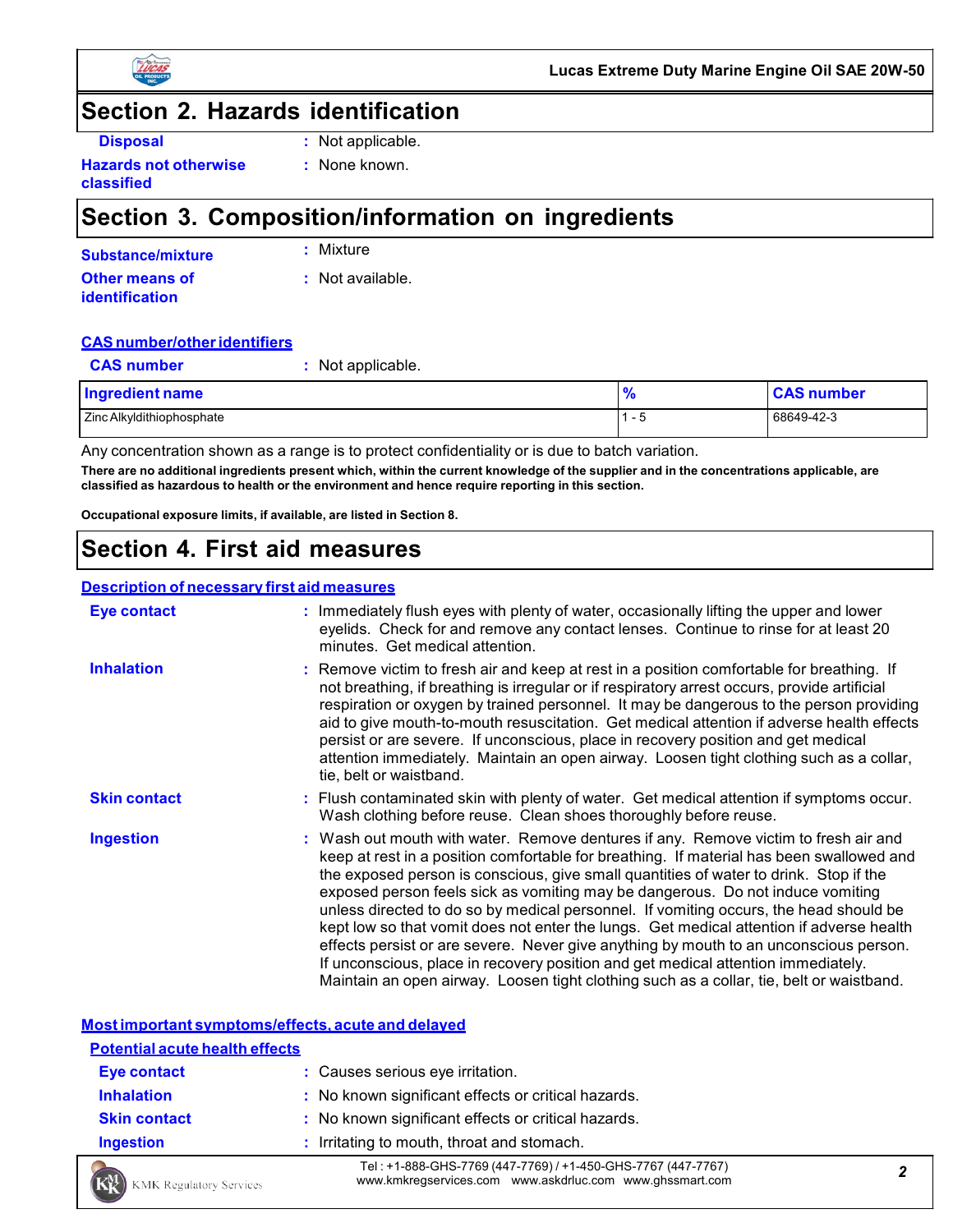



# **Section 4. First aid measures**

| Over-exposure signs/symptoms      |                                                                                                                                                                               |
|-----------------------------------|-------------------------------------------------------------------------------------------------------------------------------------------------------------------------------|
| Eye contact                       | : Adverse symptoms may include the following:<br>pain or irritation<br>watering<br>redness                                                                                    |
| <b>Inhalation</b>                 | : No known significant effects or critical hazards.                                                                                                                           |
| <b>Skin contact</b>               | : No known significant effects or critical hazards.                                                                                                                           |
| <b>Ingestion</b>                  | : No known significant effects or critical hazards.                                                                                                                           |
|                                   | Indication of immediate medical attention and special treatment needed, if necessary                                                                                          |
| <b>Notes to physician</b>         | : Treat symptomatically. Contact poison treatment specialist immediately if large<br>quantities have been ingested or inhaled.                                                |
| <b>Specific treatments</b>        | : No specific treatment.                                                                                                                                                      |
| <b>Protection of first-aiders</b> | : No action shall be taken involving any personal risk or without suitable training. It may<br>be dangerous to the person providing aid to give mouth-to-mouth resuscitation. |

**See toxicological information (Section 11)**

# **Section 5. Fire-fighting measures**

| <b>Extinguishing media</b>                               |                                                                                                                                                                          |
|----------------------------------------------------------|--------------------------------------------------------------------------------------------------------------------------------------------------------------------------|
| <b>Suitable extinguishing</b><br>media                   | : Use an extinguishing agent suitable for the surrounding fire.                                                                                                          |
| Unsuitable extinguishing<br>media                        | $:$ None known.                                                                                                                                                          |
| <b>Specific hazards arising</b><br>from the chemical     | : No specific fire or explosion hazard.                                                                                                                                  |
| <b>Hazardous thermal</b><br>decomposition products       | : No specific data.                                                                                                                                                      |
| <b>Special protective actions</b><br>for fire-fighters   | : No special measures are required.                                                                                                                                      |
| <b>Special protective</b><br>equipment for fire-fighters | : Fire-fighters should wear appropriate protective equipment and self-contained breathing<br>apparatus (SCBA) with a full face-piece operated in positive pressure mode. |

# **Section 6. Accidental release measures**

|                                       | Personal precautions, protective equipment and emergency procedures                                                                                                                                                                                                                                                                                                                  |
|---------------------------------------|--------------------------------------------------------------------------------------------------------------------------------------------------------------------------------------------------------------------------------------------------------------------------------------------------------------------------------------------------------------------------------------|
| <b>For non-emergency</b><br>personnel | : No action shall be taken involving any personal risk or without suitable training. Keep<br>unnecessary and unprotected personnel from entering. Do not touch or walk through<br>spilled material. Avoid breathing vapor or mist. Provide adequate ventilation. Wear<br>appropriate respirator when ventilation is inadequate. Put on appropriate personal<br>protective equipment. |
|                                       | For emergency responders : If specialized clothing is required to deal with the spillage, take note of any information in<br>Section 8 on suitable and unsuitable materials. See also the information in "For non-<br>emergency personnel".                                                                                                                                          |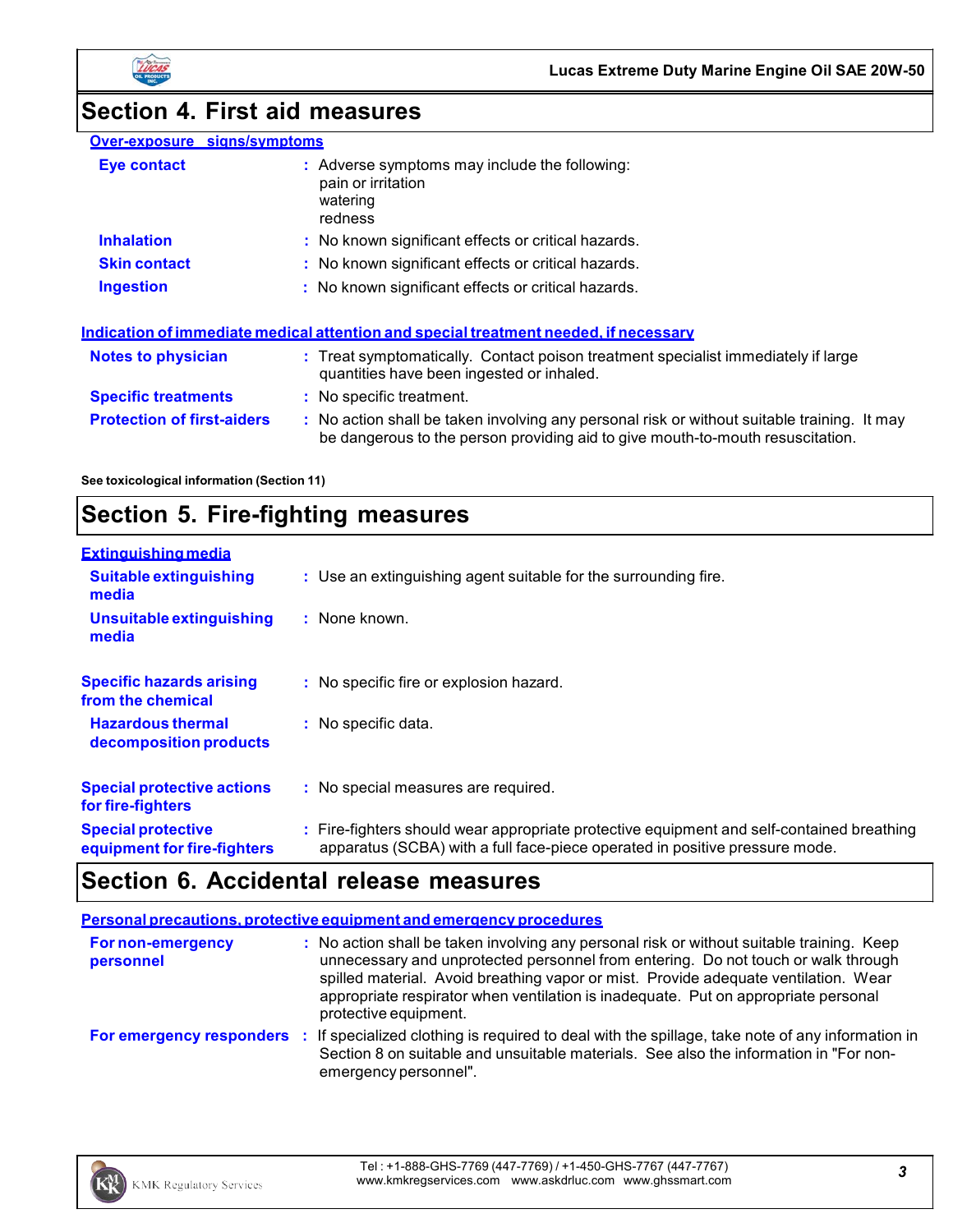

# **Section 6. Accidental release measures**

|                                                              | <b>Environmental precautions</b> : Avoid dispersal of spilled material and runoff and contact with soil, waterways, drains<br>and sewers. Inform the relevant authorities if the product has caused environmental<br>pollution (sewers, waterways, soil or air).                                                                                                                                                                                                                                                                                                                                                                                                                                             |
|--------------------------------------------------------------|--------------------------------------------------------------------------------------------------------------------------------------------------------------------------------------------------------------------------------------------------------------------------------------------------------------------------------------------------------------------------------------------------------------------------------------------------------------------------------------------------------------------------------------------------------------------------------------------------------------------------------------------------------------------------------------------------------------|
| <b>Methods and materials for containment and cleaning up</b> |                                                                                                                                                                                                                                                                                                                                                                                                                                                                                                                                                                                                                                                                                                              |
| <b>Small spill</b>                                           | : Stop leak if without risk. Move containers from spill area. Dilute with water and mop up<br>if water-soluble. Alternatively, or if water-insoluble, absorb with an inert dry material and<br>place in an appropriate waste disposal container. Dispose of via a licensed waste<br>disposal contractor.                                                                                                                                                                                                                                                                                                                                                                                                     |
| <b>Large spill</b>                                           | : Stop leak if without risk. Move containers from spill area. Approach release from<br>upwind. Prevent entry into sewers, water courses, basements or confined areas. Wash<br>spillages into an effluent treatment plant or proceed as follows. Contain and collect<br>spillage with non-combustible, absorbent material e.g. sand, earth, vermiculite or<br>diatomaceous earth and place in container for disposal according to local regulations<br>(see Section 13). Dispose of via a licensed waste disposal contractor. Contaminated<br>absorbent material may pose the same hazard as the spilled product. Note: see<br>Section 1 for emergency contact information and Section 13 for waste disposal. |

# **Section 7. Handling and storage**

| <b>Precautions for safe handling</b>                                             |                                                                                                                                                                                                                                                                                                                                                                                                                                                                                                               |
|----------------------------------------------------------------------------------|---------------------------------------------------------------------------------------------------------------------------------------------------------------------------------------------------------------------------------------------------------------------------------------------------------------------------------------------------------------------------------------------------------------------------------------------------------------------------------------------------------------|
| <b>Protective measures</b>                                                       | : Put on appropriate personal protective equipment (see Section 8). Do not ingest. Avoid<br>contact with eyes, skin and clothing. Avoid breathing vapor or mist. Keep in the original<br>container or an approved alternative made from a compatible material, kept tightly<br>closed when not in use. Empty containers retain product residue and can be hazardous.<br>Do not reuse container.                                                                                                               |
| <b>Advice on general</b><br>occupational hygiene                                 | : Eating, drinking and smoking should be prohibited in areas where this material is<br>handled, stored and processed. Workers should wash hands and face before eating,<br>drinking and smoking. See also Section 8 for additional information on hygiene<br>measures.                                                                                                                                                                                                                                        |
| <b>Conditions for safe storage,</b><br>including any<br><b>incompatibilities</b> | : Store in accordance with local regulations. Store in original container protected from<br>direct sunlight in a dry, cool and well-ventilated area, away from incompatible materials<br>(see Section 10) and food and drink. Keep container tightly closed and sealed until<br>ready for use. Containers that have been opened must be carefully resealed and kept<br>upright to prevent leakage. Do not store in unlabeled containers. Use appropriate<br>containment to avoid environmental contamination. |

# **Section 8. Exposure controls/personal protection**

#### **Controlparameters**

| Occupational exposure limits   |                                                                                        |  |
|--------------------------------|----------------------------------------------------------------------------------------|--|
| None.                          |                                                                                        |  |
| <b>Appropriate engineering</b> | : Good general ventilation should be sufficient to control worker exposure to airborne |  |
| <b>controls</b>                | contaminants.                                                                          |  |
| <b>Environmental exposure</b>  | : Emissions from ventilation or work process equipment should be checked to ensure     |  |
| <b>controls</b>                | they comply with the requirements of environmental protection legislation.             |  |

#### **Individualprotection measures**

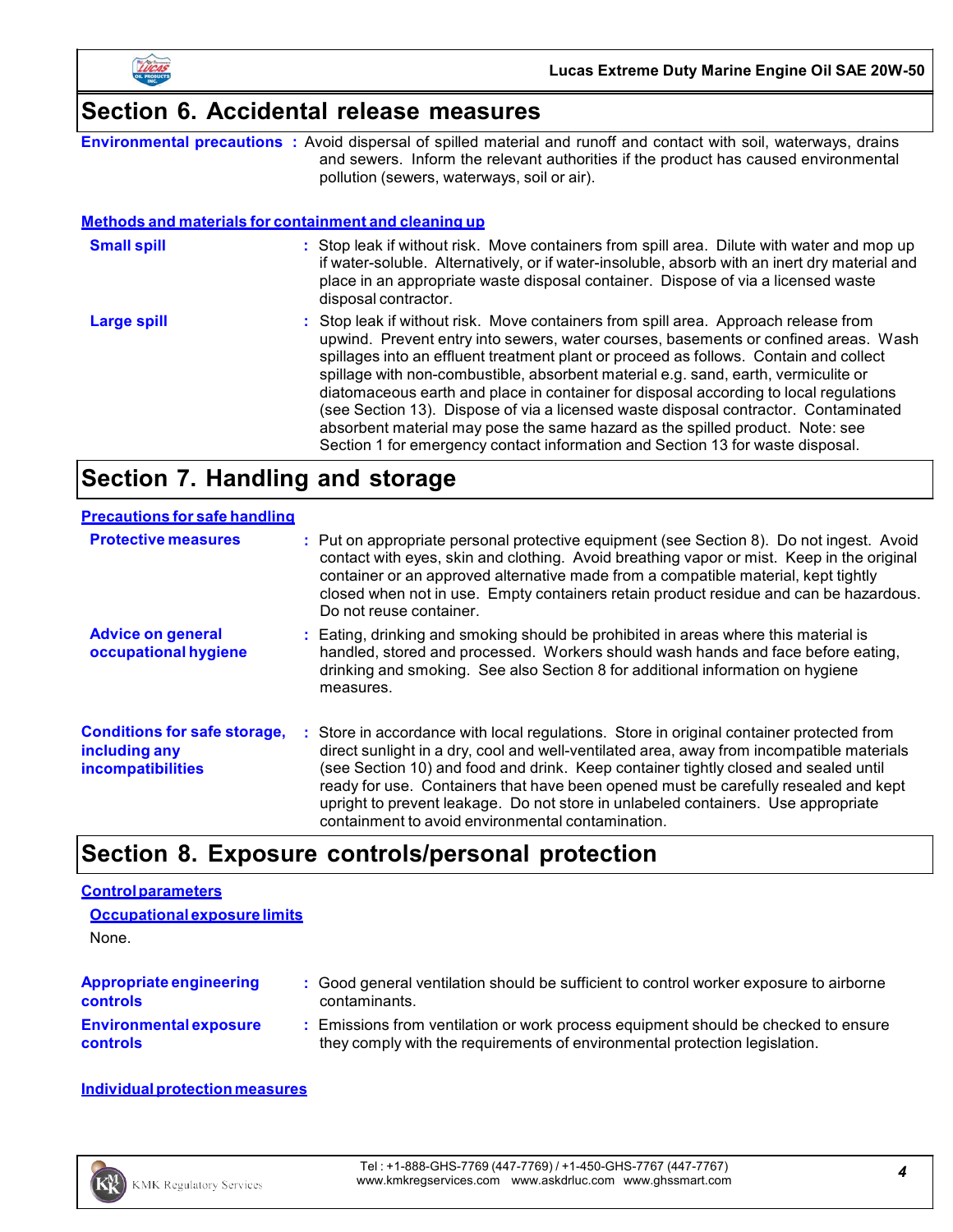

# **Section 8. Exposure controls/personal protection**

| <b>Hygiene measures</b>       | : Wash hands, forearms and face thoroughly after handling chemical products, before<br>eating, smoking and using the lavatory and at the end of the working period.<br>Appropriate techniques should be used to remove potentially contaminated clothing.<br>Wash contaminated clothing before reusing. Ensure that eyewash stations and safety<br>showers are close to the workstation location.                                                                                                                                                                                                                      |
|-------------------------------|------------------------------------------------------------------------------------------------------------------------------------------------------------------------------------------------------------------------------------------------------------------------------------------------------------------------------------------------------------------------------------------------------------------------------------------------------------------------------------------------------------------------------------------------------------------------------------------------------------------------|
| <b>Eye/face protection</b>    | : Safety eyewear complying with an approved standard should be used when a risk<br>assessment indicates this is necessary to avoid exposure to liquid splashes, mists,<br>gases or dusts. If contact is possible, the following protection should be worn, unless<br>the assessment indicates a higher degree of protection: chemical splash goggles.                                                                                                                                                                                                                                                                  |
| <b>Skin protection</b>        |                                                                                                                                                                                                                                                                                                                                                                                                                                                                                                                                                                                                                        |
| <b>Hand protection</b>        | : Chemical-resistant, impervious gloves complying with an approved standard should be<br>worn at all times when handling chemical products if a risk assessment indicates this is<br>necessary. Considering the parameters specified by the glove manufacturer, check<br>during use that the gloves are still retaining their protective properties. It should be<br>noted that the time to breakthrough for any glove material may be different for different<br>glove manufacturers. In the case of mixtures, consisting of several substances, the<br>protection time of the gloves cannot be accurately estimated. |
| <b>Body protection</b>        | : Personal protective equipment for the body should be selected based on the task being<br>performed and the risks involved and should be approved by a specialist before<br>handling this product.                                                                                                                                                                                                                                                                                                                                                                                                                    |
| <b>Other skin protection</b>  | : Appropriate footwear and any additional skin protection measures should be selected<br>based on the task being performed and the risks involved and should be approved by a<br>specialist before handling this product.                                                                                                                                                                                                                                                                                                                                                                                              |
| <b>Respiratory protection</b> | : Use a properly fitted, air-purifying or supplied air respirator complying with an approved<br>standard if a risk assessment indicates this is necessary. Respirator selection must be<br>based on known or anticipated exposure levels, the hazards of the product and the safe<br>working limits of the selected respirator.                                                                                                                                                                                                                                                                                        |

# **Section 9. Physical and chemical properties**

| <b>Appearance</b>                                      |    |                              |
|--------------------------------------------------------|----|------------------------------|
| <b>Physical state</b>                                  |    | : Liquid. [Clear.]           |
| Color                                                  |    | : Light brown.               |
| <b>Odor</b>                                            |    | Petroleum.                   |
| <b>Odor threshold</b>                                  |    | Not available.               |
| рH                                                     |    | Not available.               |
| <b>Melting point</b>                                   |    | Not available.               |
| <b>Boiling point</b>                                   | ÷. | >260°C (>500°F)              |
| <b>Flash point</b>                                     |    | Closed cup: 237.77°C (460°F) |
| <b>Evaporation rate</b>                                |    | Not available.               |
| <b>Flammability (solid, gas)</b>                       |    | Not available.               |
| <b>Lower and upper explosive</b><br>(flammable) limits |    | Not available.               |
| <b>Vapor pressure</b>                                  |    | Not available.               |
| <b>Vapor density</b>                                   |    | Not available.               |
| <b>Relative density</b>                                |    | 0.833                        |
| <b>Solubility</b>                                      |    | Negligible at 25°C           |
| <b>Partition coefficient: n-</b><br>octanol/water      |    | Not available.               |
| <b>Auto-ignition temperature</b>                       |    | : Not available.             |

Tel : +1-888-GHS-7769 (447-7769) / +1-450-GHS-7767 (447-7767) Tel : +1-888-GHS-7769 (447-7769) / +1-450-GHS-7767 (447-7767)<br>www.kmkregservices.com www.askdrluc.com www.ghssmart.com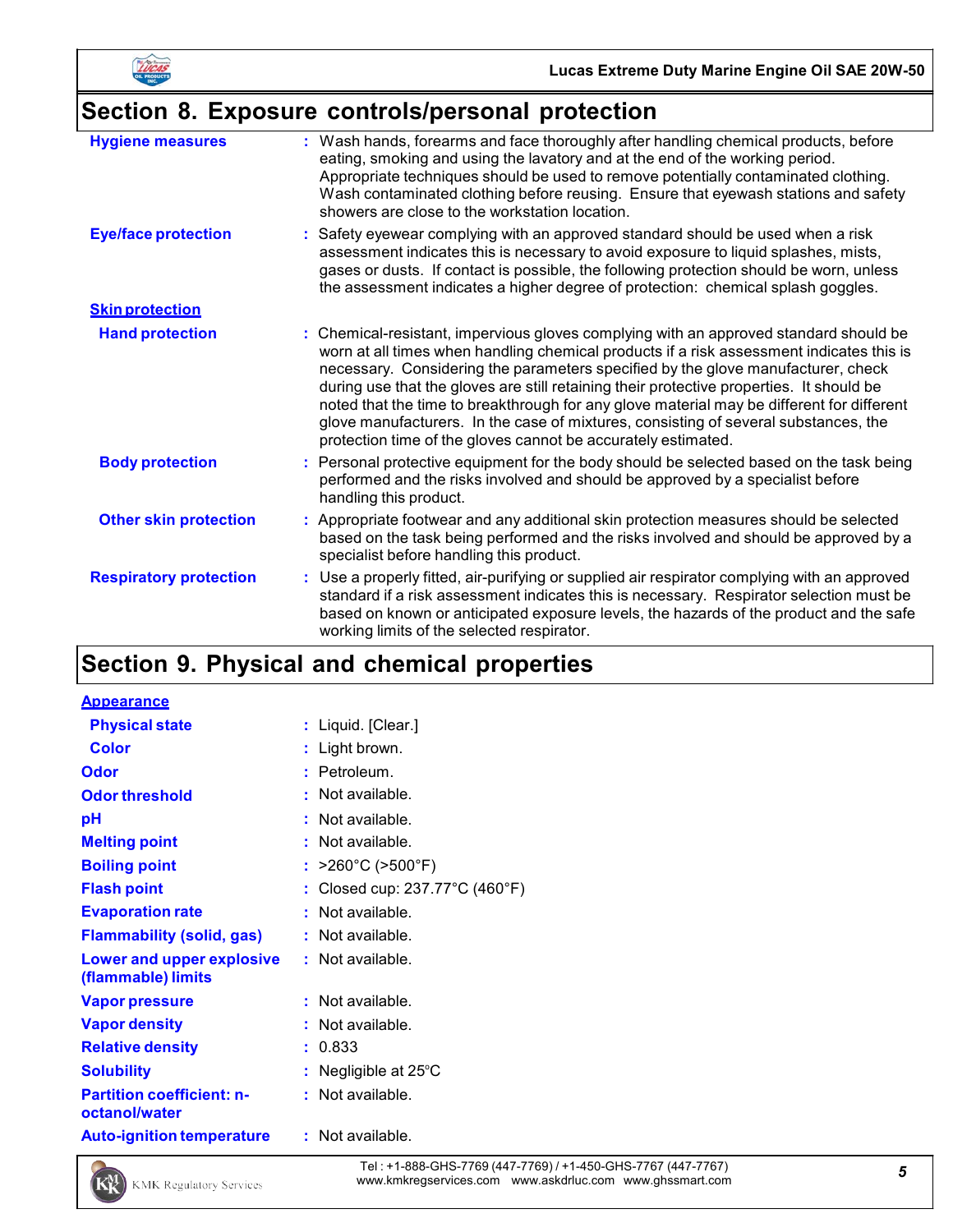



# **Section 9. Physical and chemical properties**

| <b>Decomposition temperature : Not available.</b> |                                                                              |
|---------------------------------------------------|------------------------------------------------------------------------------|
| <b>Viscosity</b>                                  | : Kinematic $(100^{\circ}C)$ : 0.191 cm <sup>2</sup> /s $(19.1 \text{ cSt})$ |
| <b>Volatility</b>                                 | : Not available.                                                             |

# **Section 10. Stability and reactivity**

| <b>Reactivity</b>                                   | : No specific test data related to reactivity available for this product or its ingredients.              |
|-----------------------------------------------------|-----------------------------------------------------------------------------------------------------------|
| <b>Chemical stability</b>                           | : The product is stable.                                                                                  |
| <b>Possibility of hazardous</b><br><b>reactions</b> | : Under normal conditions of storage and use, hazardous reactions will not occur.                         |
| <b>Conditions to avoid</b>                          | $:$ Excessive heat.                                                                                       |
| <b>Incompatible materials</b>                       | : Reactive or incompatible with the following materials: Strong oxidizing agents.                         |
| <b>Hazardous decomposition</b><br>products          | : Under normal conditions of storage and use, hazardous decomposition products should<br>not be produced. |

# **Section 11. Toxicological information**

#### **Information on toxicological effects**

#### **Acute toxicity**

There is no data available.

### **Irritation/Corrosion**

| <b>Product/ingredient name</b> | Result          | <b>Species</b> | <b>Score</b> | <b>Exposure</b> | <b>Observation</b> |
|--------------------------------|-----------------|----------------|--------------|-----------------|--------------------|
| LZinc Alkyldithiophosphate     | Eves - Irritant | Rabbit         |              |                 |                    |

#### **Sensitization**

There is no data available.

#### **Carcinogenicity**

There is no data available.

**Specific target organ toxicity (single exposure)**

There is no data available.

**Specific target organ toxicity (repeated exposure)**

There is no data available.

**Aspiration hazard**

There is no data available.

# **Information on the likely**

**:** Dermal contact. Eye contact. Inhalation. Ingestion.

#### **routes of exposure**

| <b>Potential acute health effects</b> |                                                     |
|---------------------------------------|-----------------------------------------------------|
| Eye contact                           | : Causes serious eye irritation.                    |
| <b>Inhalation</b>                     | : No known significant effects or critical hazards. |
| <b>Skin contact</b>                   | : No known significant effects or critical hazards. |
| <b>Ingestion</b>                      | : Irritating to mouth, throat and stomach.          |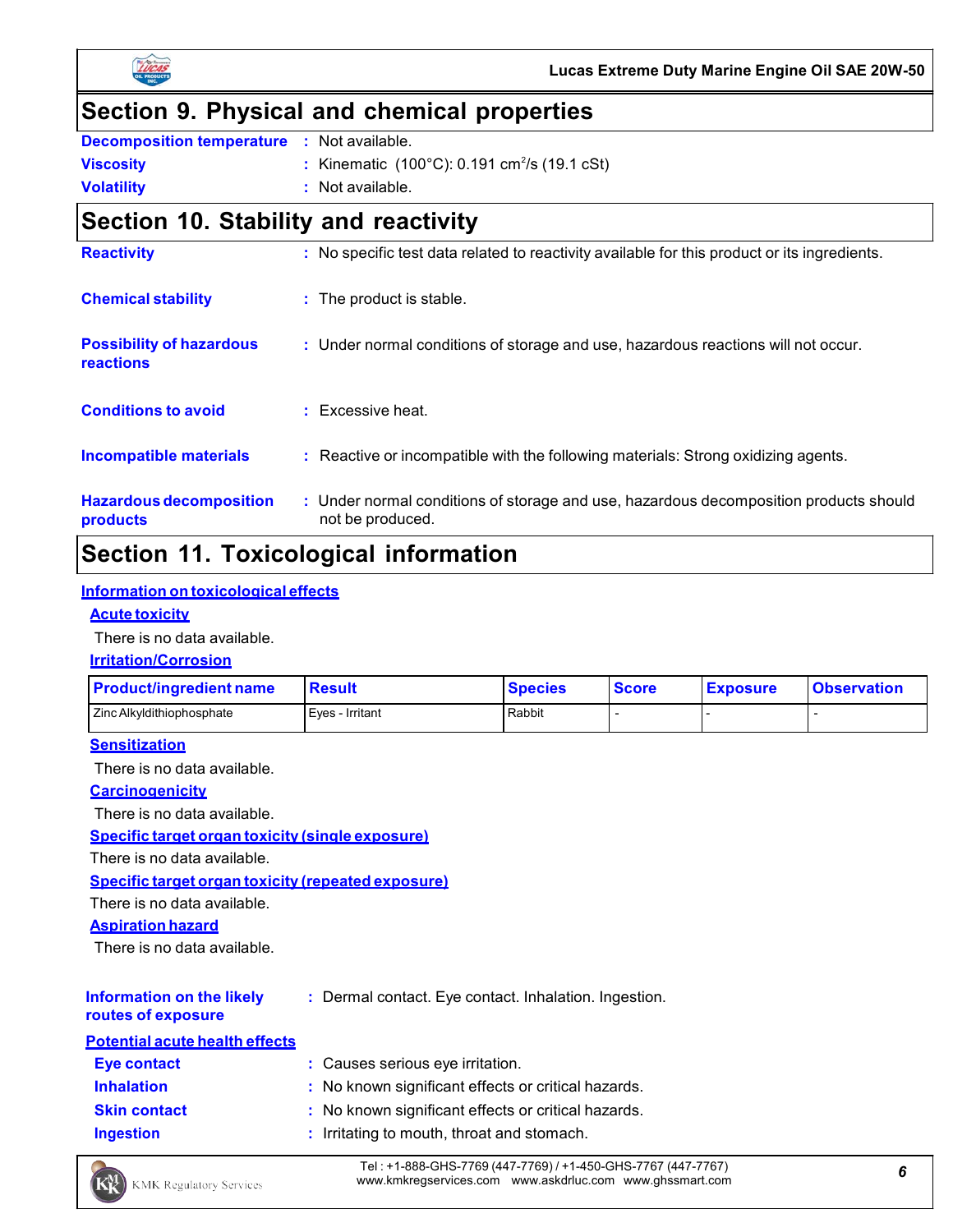

# **Section 11. Toxicological information**

#### **Symptoms related to the physical, chemical and toxicological characteristics**

| <b>Eye contact</b>  | : Adverse symptoms may include the following:<br>pain or irritation<br>watering<br>redness |
|---------------------|--------------------------------------------------------------------------------------------|
| <b>Inhalation</b>   | : No known significant effects or critical hazards.                                        |
| <b>Skin contact</b> | : No known significant effects or critical hazards.                                        |
| <b>Ingestion</b>    | : No known significant effects or critical hazards.                                        |

#### **Delayed and immediate effects and also chronic effects from short and long term exposure**

| <b>Short term exposure</b>              |                                                     |
|-----------------------------------------|-----------------------------------------------------|
| <b>Potential immediate</b><br>effects   | : No known significant effects or critical hazards. |
| <b>Potential delayed effects</b>        | : No known significant effects or critical hazards. |
| Long term exposure                      |                                                     |
| <b>Potential immediate</b><br>effects   | : No known significant effects or critical hazards. |
| <b>Potential delayed effects</b>        | : No known significant effects or critical hazards. |
| <b>Potential chronic health effects</b> |                                                     |
| <b>General</b>                          | : No known significant effects or critical hazards. |
| <b>Carcinogenicity</b>                  | No known significant effects or critical hazards.   |
| <b>Mutagenicity</b>                     | No known significant effects or critical hazards.   |
| <b>Teratogenicity</b>                   | No known significant effects or critical hazards.   |
| <b>Developmental effects</b>            | : No known significant effects or critical hazards. |
| <b>Fertility effects</b>                | : No known significant effects or critical hazards. |

#### **Numerical measures of toxicity**

**Acute toxicity estimates**

There is no data available.

# **Section 12. Ecological information**

#### **Toxicity**

| <b>Product/ingredient name</b> | <b>Result</b>            | <b>Species</b> | <b>Exposure</b> |
|--------------------------------|--------------------------|----------------|-----------------|
| Zinc Alkyldithiophosphate      | Acute EC50 1 to 5 mg/L   | Algae          | 96 hours        |
|                                | Acute EC50 1 to 1.5 mg/L | Crustaceans    | 48 hours        |
|                                | Chronic LC50 1 to 5 mg/L | Fish           | 96 hours        |

#### **Persistence and degradability**

There is no data available.

### **Bioaccumulativepotential**

There is no data available. **Mobility in soil**

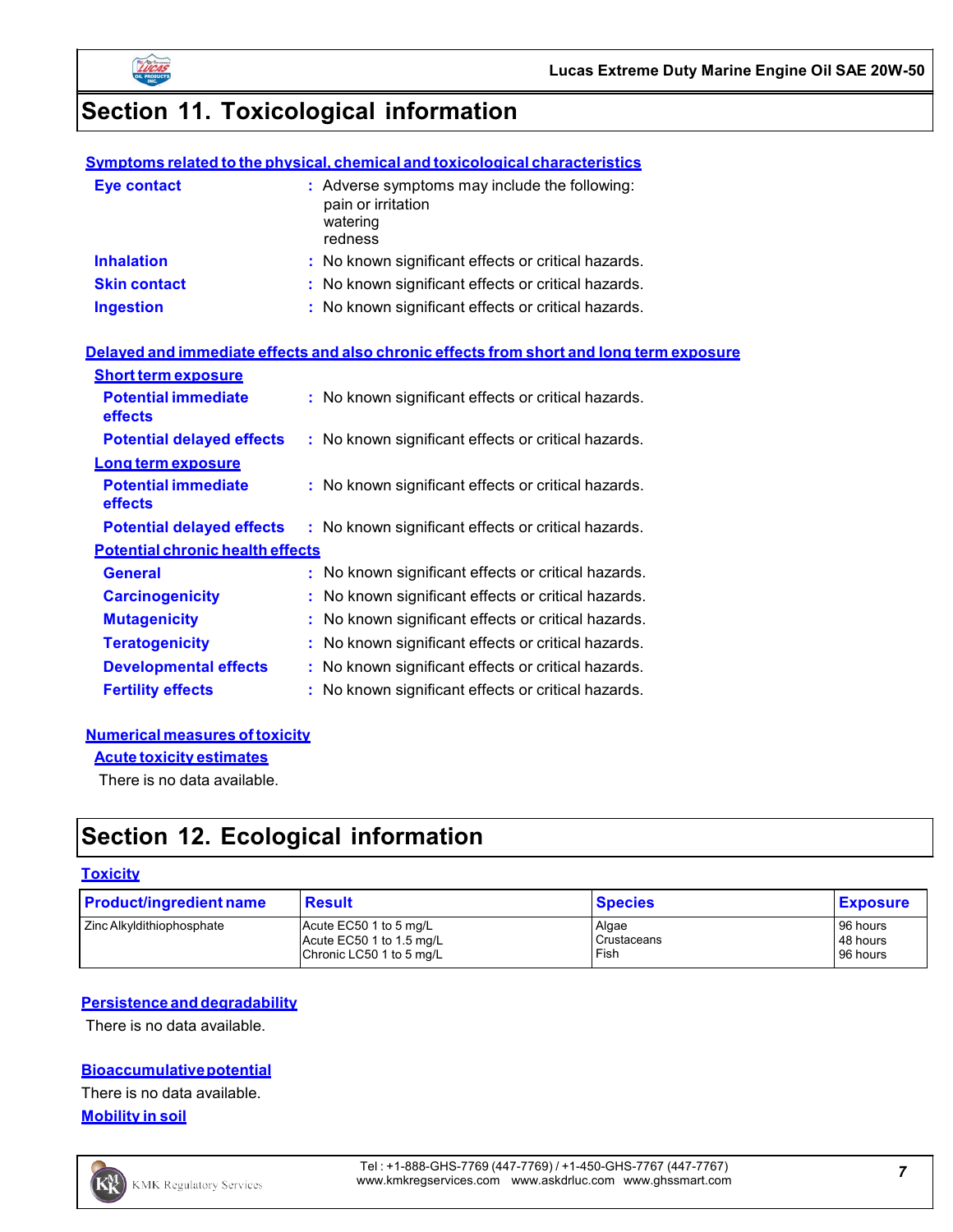

**Lucas Extreme Duty Marine Engine Oil SAE 20W-50**

### **Section 12. Ecological information**

**Soil/water partition coefficient** (K<sub>oc</sub>)

**:** Not available.

**Other adverse effects** : No known significant effects or critical hazards.

# **Section 13. Disposal considerations**

**Disposal methods** : The generation of waste should be avoided or minimized wherever possible. Disposal of this product, solutions and any by-products should comply with the requirements of environmental protection and waste disposal legislation and any regional local authority requirements. Dispose of surplus and non-recyclable products via a licensed waste disposal contractor. Waste should not be disposed of untreated to the sewer unless fully compliant with the requirements of all authorities with jurisdiction. Waste packaging should be recycled. Incineration or landfill should only be considered when recycling is not feasible. This material and its container must be disposed of in a safe way. Care should be taken when handling empty containers that have not been cleaned or rinsed out. Empty containers or liners may retain some product residues. Avoid dispersal of spilled material and runoff and contact with soil, waterways, drains and sewers.

### **Section 14. Transport information**

|                                      | <b>DOT Classification</b> | <b>IMDG</b>              | <b>IATA</b>              |
|--------------------------------------|---------------------------|--------------------------|--------------------------|
| <b>UN</b> number                     | Not regulated.            | Not regulated.           | Not regulated.           |
| <b>UN proper</b><br>shipping name    | $\overline{a}$            | -                        | $\overline{\phantom{a}}$ |
| <b>Transport</b><br>hazard class(es) | $\overline{\phantom{a}}$  | $\overline{\phantom{a}}$ | -                        |
| <b>Packing group</b>                 | $\overline{\phantom{a}}$  | $\overline{\phantom{a}}$ | -                        |
| <b>Environmental</b><br>hazards      | No.                       | No.                      | No.                      |
| <b>Additional</b><br>information     | $\qquad \qquad -$         | $\overline{\phantom{a}}$ | $\overline{\phantom{a}}$ |

**AERG :** Not Applicable

**Special precautions for user : Transport within user's premises:** always transport in closed containers that are upright and secure. Ensure that persons transporting the product know what to do in the event of an accident or spillage.

**Transport in bulk according :** Not available.**to Annex II of MARPOL 73/78 and the IBC Code**

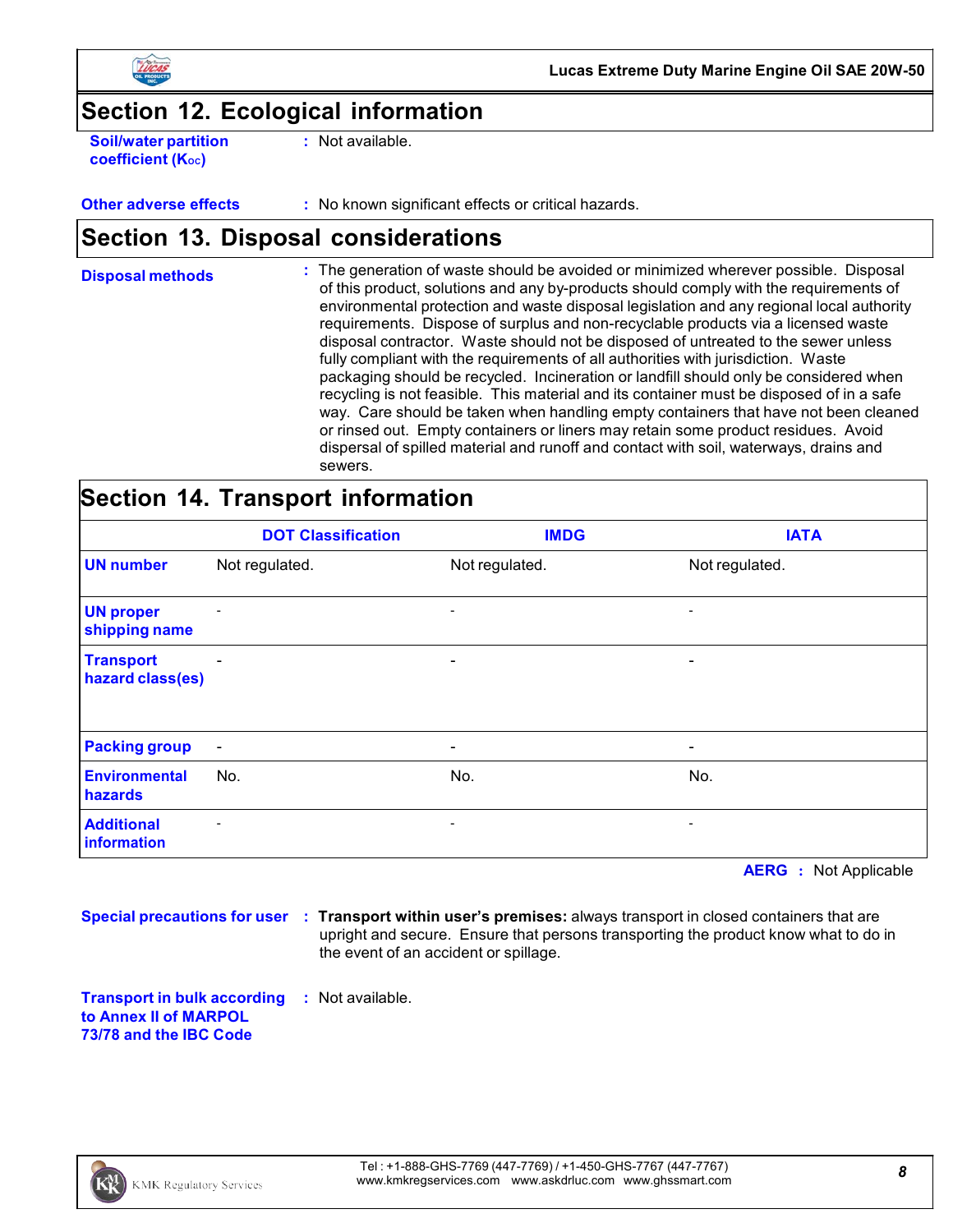

# **Section 15. Regulatory information**

| <b>U.S. Federal regulations</b>                                                   | : TSCA 8(a) PAIR: Zinc Alkyldithiophosphate |                       |                                                        |                 |                                                                           |                                                 |
|-----------------------------------------------------------------------------------|---------------------------------------------|-----------------------|--------------------------------------------------------|-----------------|---------------------------------------------------------------------------|-------------------------------------------------|
|                                                                                   |                                             |                       | TSCA 8(a) CDR Exempt/Partial exemption: Not determined |                 |                                                                           |                                                 |
|                                                                                   |                                             |                       |                                                        |                 | United States inventory (TSCA 8b): All components are listed or exempted. |                                                 |
|                                                                                   |                                             |                       | Clean Water Act (CWA) 307: Zinc Alkyldithiophosphate   |                 |                                                                           |                                                 |
| <b>Clean Air Act Section 112</b><br>(b) Hazardous Air<br><b>Pollutants (HAPs)</b> | : Not listed                                |                       |                                                        |                 |                                                                           |                                                 |
| <b>Clean Air Act Section 602</b><br><b>Class I Substances</b>                     | : Not listed                                |                       |                                                        |                 |                                                                           |                                                 |
| <b>Clean Air Act Section 602</b><br><b>Class II Substances</b>                    | : Not listed                                |                       |                                                        |                 |                                                                           |                                                 |
| <b>DEA List I Chemicals</b><br>(Precursor Chemicals)                              | : Not listed                                |                       |                                                        |                 |                                                                           |                                                 |
| <b>DEA List II Chemicals</b><br>(Essential Chemicals)                             | : Not listed                                |                       |                                                        |                 |                                                                           |                                                 |
| <b>SARA 302/304</b>                                                               |                                             |                       |                                                        |                 |                                                                           |                                                 |
| <b>Composition/information on ingredients</b>                                     |                                             |                       |                                                        |                 |                                                                           |                                                 |
| No products were found.                                                           |                                             |                       |                                                        |                 |                                                                           |                                                 |
| <b>SARA 304 RQ</b>                                                                | : Not applicable.                           |                       |                                                        |                 |                                                                           |                                                 |
| <b>SARA 311/312</b>                                                               |                                             |                       |                                                        |                 |                                                                           |                                                 |
| <b>Classification</b>                                                             | : Immediate (acute) health hazard           |                       |                                                        |                 |                                                                           |                                                 |
| <b>Composition/information on ingredients</b>                                     |                                             |                       |                                                        |                 |                                                                           |                                                 |
| <b>Name</b>                                                                       | %                                           | <b>Fire</b><br>hazard | <b>Sudden</b><br>release of<br>pressure                | <b>Reactive</b> | <b>Immediate</b><br>(acute)<br>health<br>hazard                           | <b>Delayed</b><br>(chronic)<br>health<br>hazard |
| Zinc Alkyldithiophosphate                                                         | $1 - 5$                                     | No.                   | No.                                                    | No.             | Yes.                                                                      | No.                                             |

### **SARA 313**

|                                           | <b>Product name</b>       | <b>CAS number</b> | $\frac{9}{6}$ |
|-------------------------------------------|---------------------------|-------------------|---------------|
| <b>Form R - Reporting</b><br>requirements | Zinc Alkyldithiophosphate | 68649-42-3        | $1 - 5$       |
| <b>Supplier notification</b>              | Zinc Alkyldithiophosphate | 68649-42-3        | $1 - 5$       |

SARA 313 notifications must not be detached from the SDS and any copying and redistribution of the SDS shall include copying and redistribution of the notice attached to copies of the SDS subsequently redistributed.

#### **State regulations**

KX

| <b>Massachusetts</b>       | : None of the components are listed.                                                                                        |
|----------------------------|-----------------------------------------------------------------------------------------------------------------------------|
| <b>New York</b>            | : None of the components are listed.                                                                                        |
| <b>New Jersey</b>          | : The following components are listed: Distillates (petroleum), hydrotreated heavy<br>paraffinic; Zinc Alkyldithiophosphate |
| <b>Pennsylvania</b>        | : The following components are listed: Zinc Alkyldithiophosphate                                                            |
| <b>California Prop. 65</b> |                                                                                                                             |

No products were found.